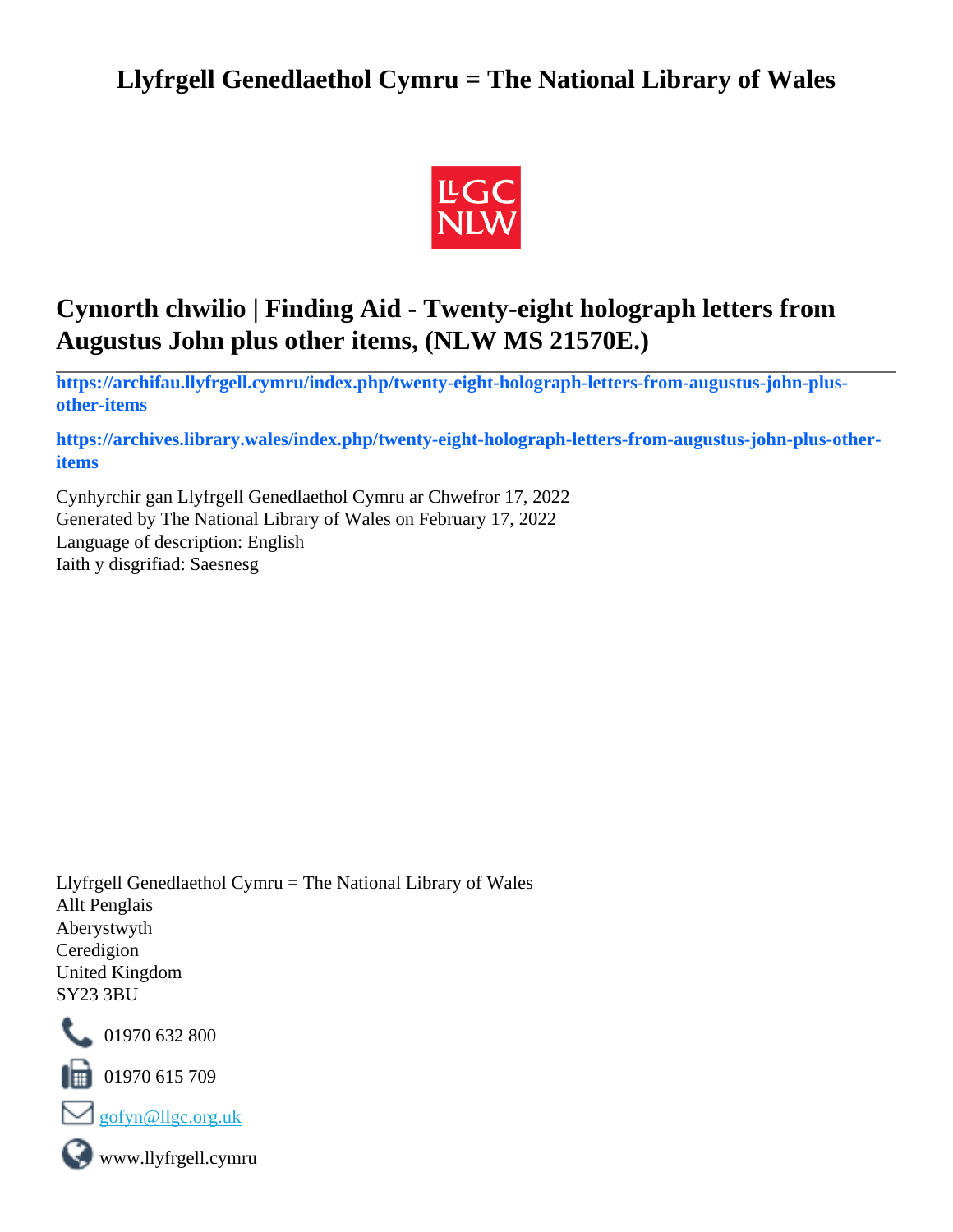# **Tabl cynnwys | Table of contents**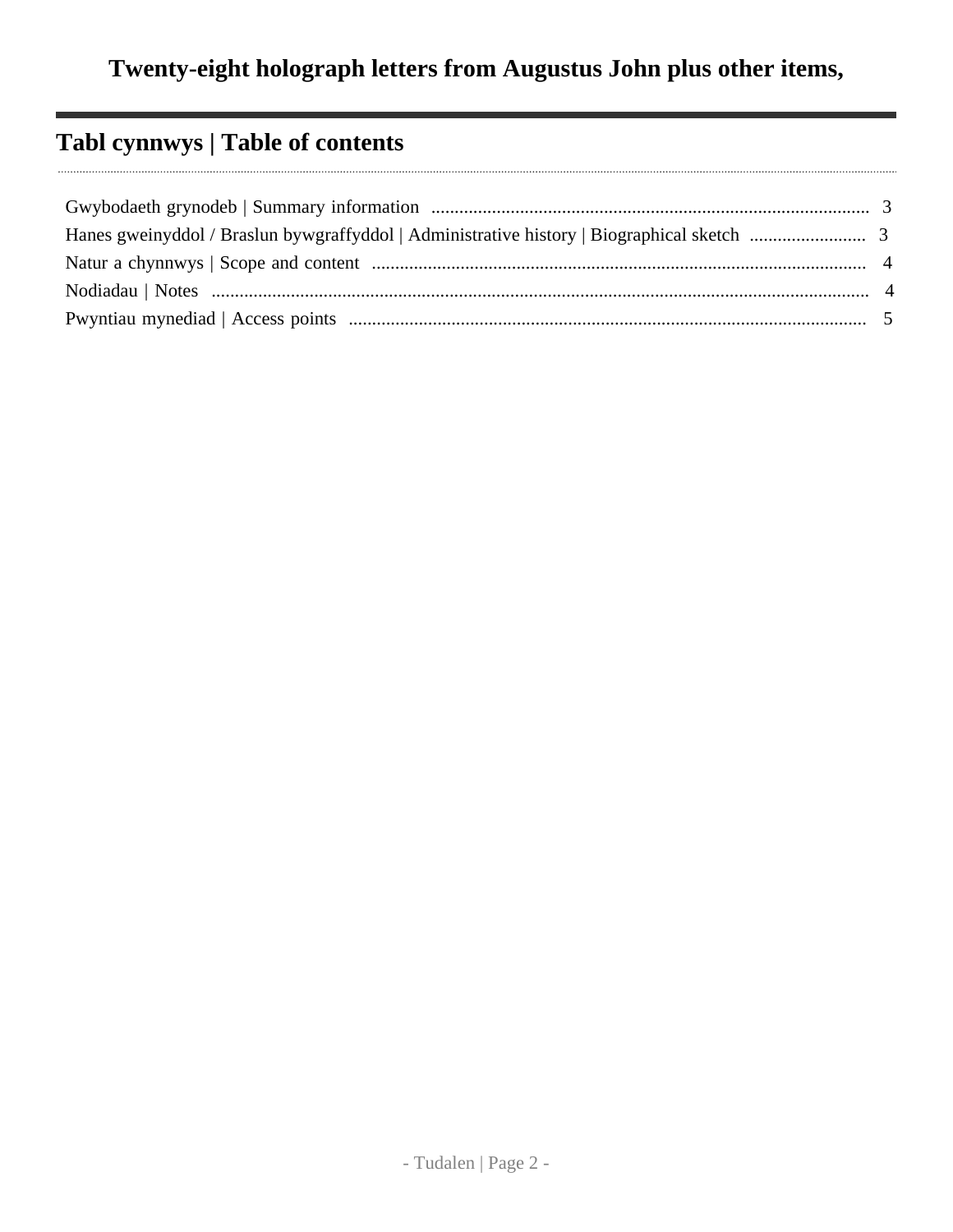### <span id="page-2-0"></span>**Crynodeb o wybodaeth | Summary of information**

| <b>Lleoliad   Repository:</b>                                                       | Llyfrgell Genedlaethol Cymru $=$ The National Library of Wales      |
|-------------------------------------------------------------------------------------|---------------------------------------------------------------------|
| <b>Teitl</b>   Title:                                                               | Twenty-eight holograph letters from Augustus John plus other items, |
| Cod cyfeirnod  <br><b>Reference code:</b>                                           | <b>NLW MS 21570E.</b>                                               |
| Virtua system control<br>number [alternative]:                                      | vtls006853589                                                       |
| <b>Dyddiad</b>   Date:                                                              | 1913-1954 / (dyddiad creu   date of creation)                       |
| Lleoliad ffisegol  <br><b>Physical location:</b>                                    | ARCH/MSS (GB0210)                                                   |
| Dyddiadau creu,<br>golygu a dileu   Dates<br>of creation, revision<br>and deletion: |                                                                     |
| <b>Nodyn</b>   <b>Note</b><br>[generalNote]:                                        | Title based on contents.                                            |
| <b>Nodyn</b>   <b>Note</b><br>[generalNote]:                                        | Preferred citation: NLW MS 21570E.                                  |

# <span id="page-2-1"></span>**Hanes gweinyddol / Braslun bywgraffyddol | Administrative history | Biographical sketch**

#### **Nodyn | Note**

Augustus Edwin John, artist, was born at Tenby, Pembrokeshire, on 4 January 1878. He studied at the Slade School in London between 1894 and 1899. A diving accident in 1897 caused severe head injuries, reputedly affecting his personality and painting style. He married Ida Nettleship in 1901 and they had five children. At about the same time, he was appointed to teach art at the University of Liverpool, where he was taught the Romani language. Periods of travelling throughout England and Wales in a gypsy caravan inspired much of his work before World War 1. In 1902, he met Dorothy MacNeill, giving her the Romani name Dorelia. She became his most important model and lifelong inspiration; she moved to Paris with Augustus's sister, the artist Gwen John, the following year. Augustus based himself mainly in Paris in 1906-1907. After Ida's death in 1907, Dorelia became John's partner (they never formally married). They had four children together, both before and after Ida's death. His early period of work was characterised by drawings from life, notably of contemporaries including Ida and Dorelia and his sisters, as well as portraits in oils influenced by the Old Masters and an experimental series of etchings. He was elected President of the National Portrait Gallery in 1914. During World War 1 he spent a brief time in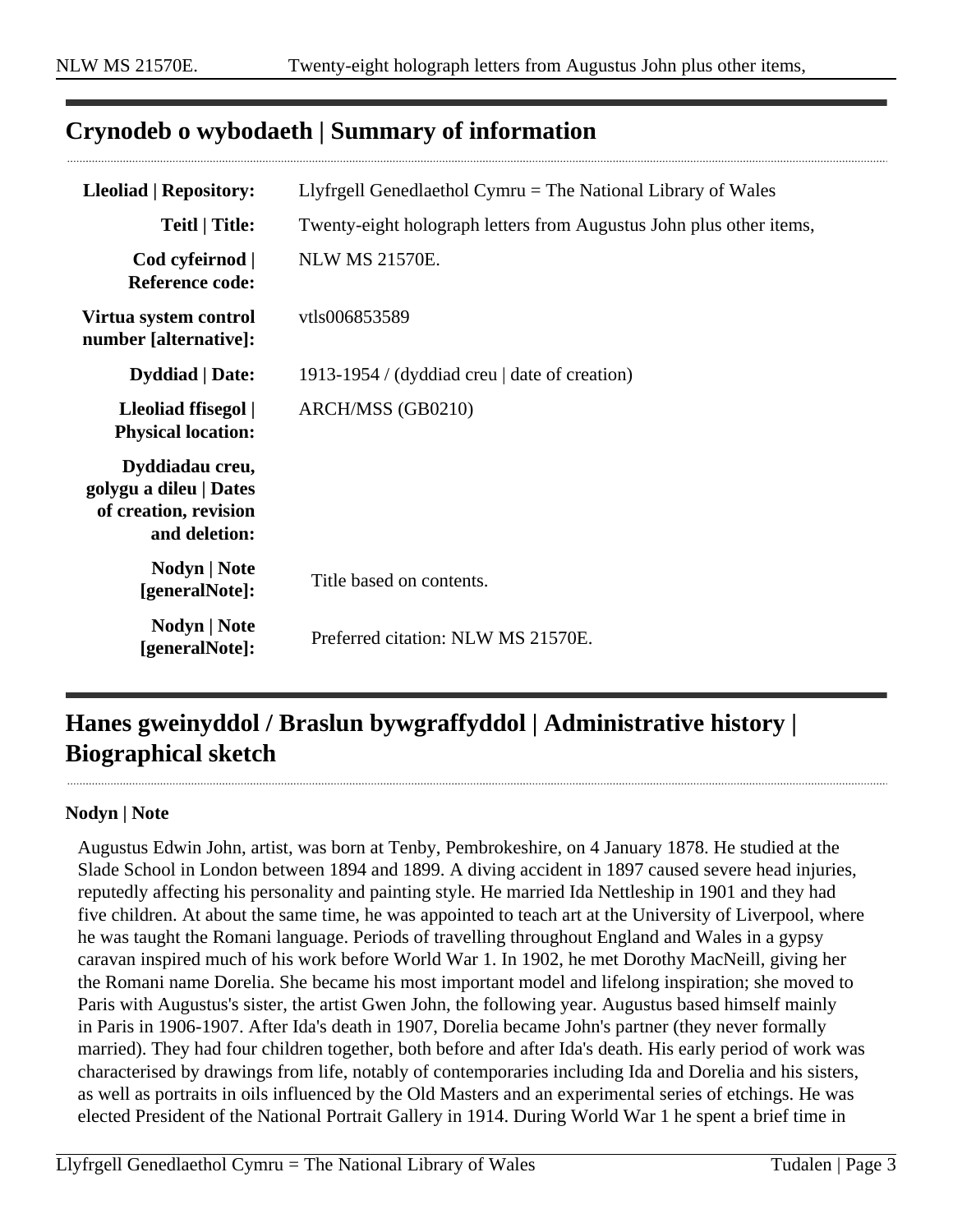France, employed by the Canadian government as a war artist, and was official artist at the Paris Peace Conference in 1919. After a period of painting landscapes and employing a more modern impressionistic idiom, he became increasingly successful as a portrait painter. His subjects included Thomas Hardy, T. E. Lawrence, George Bernard Shaw, and David Lloyd George. He was elected to the Royal Academy in 1928, resigned in 1938, and was re-elected in 1940. He was elected President of the Royal Cambrian Academy of Art in 1934 and President of the Gypsy Lore Society in 1938. In 1942 he was awarded the Order of Merit for services to art. He died at Fryern Court, Hampshire, his home since 1927, in 1961.

### <span id="page-3-0"></span>**Natur a chynnwys | Scope and content**

Twenty-eight holograph letters from Augustus John to the following addressees: 'Laura' (Dame Laura Knight, 2 letters, 1938, concerning John's resignation from the Royal Academy), 'Kassie' (3 letters, 1939, 1940 and May 11), Miss Stevenson (Frances Stevenson, later Countess Lloyd George of Dwyfor, 7 letters, 1919, Feb. 13 and n.d. [probably mostly, if not all, 1919], several of these letters contain interesting details concerning John's commission to paint the Paris Peace Conference in 1919) 'Haddon' (2 letters, 1927 and 12 July [?1927], concerning Jack Knewstub), [Chaloner] Dowdall (1 letter, 1914), Miss Lion (1 letter, 1935, John's inability to contribute a work to the exhibition of disabled ex-servicemen's industries), Mr. Sadler (2 letters, 1913 and 1918), Mr. Russell (2 letters, 1947 and 1953, book reviewing), 'Castle' and Mrs. Castle (1 letter, 'Sunday' [c. Oct. 1915]), Mrs. Madden (2 letters, 1934 and June 23, this second letter has mounted on its dorse a press cutting containing a reproduction of a sketch of John by Ivan Opffer), Mr. Unwin (1 letter, 1941, the publication of 'The book' [John's autobiography]), Miss Phelps (1 letter, n.d.), 'Dear Sir' (2 letters, Nov. 7 and 1954) and Warner E. Colville (signed and dated card, 1939); together with other items, 1913-1954, in the hand of Augustus John: holograph manuscript and typescript of an article by John entitled 'Ecole de Paris'; holograph description by John, with diagrams, of what appears to be a sea creature; press cuttings and other items concerning the exhibition 'Augustus John in Liverpool', held at the Walker Art Gallery Liverpool, in 1954; proofs and typescripts of articles by John entitled 'Elephants with Beards' (concerning Wyndham Lewis), 'Dylan Thomas & Company', and 'Roy Campbell under the Caryatids' [all included in Finishing Touches (London, 1964)]; and various miscellaneous items.

### <span id="page-3-1"></span>**Nodiadau | Notes**

### **Nodiadau teitl | Title notes**

#### **Ffynhonnell | Immediate source of acquisition**

Friends of The National Library of Wales; Donation (purchased at Sotheby's, 20 July 1976); July 1976

#### **Cyfyngiadau ar fynediad | Restrictions on access**

Readers consulting modern papers in the National Library of Wales are required to abide by the conditions set out in information provided when applying for their Readers' Tickets, whereby the